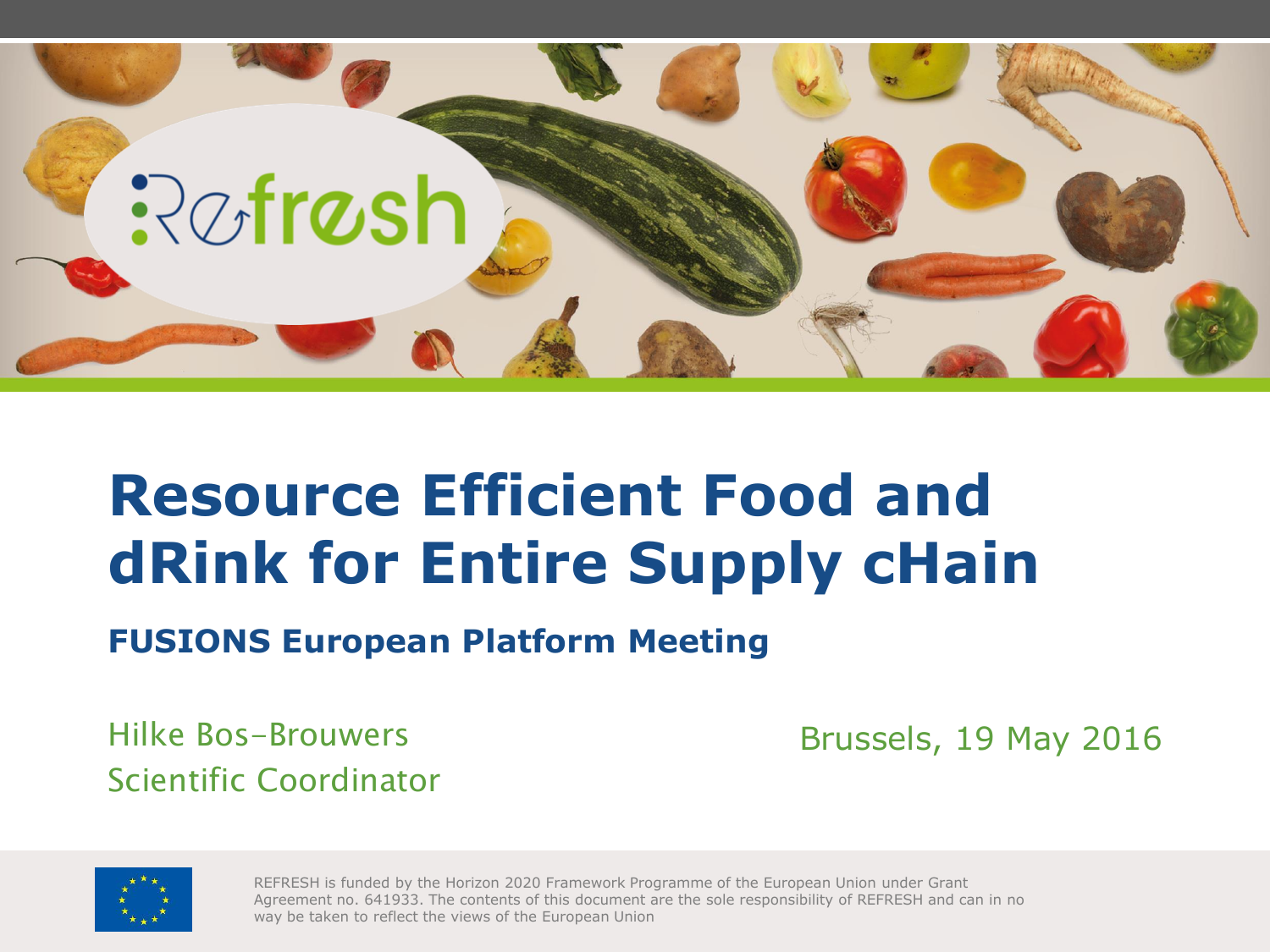

#### Resource Efficient Food and dRink for the Entire Supply cHain

Research and Innovation Action H2020-WASTE-2-2014 Granted under No.: 641933 Duration: 1 July 2015 – 30 June 2019 Funding: 9 MEuros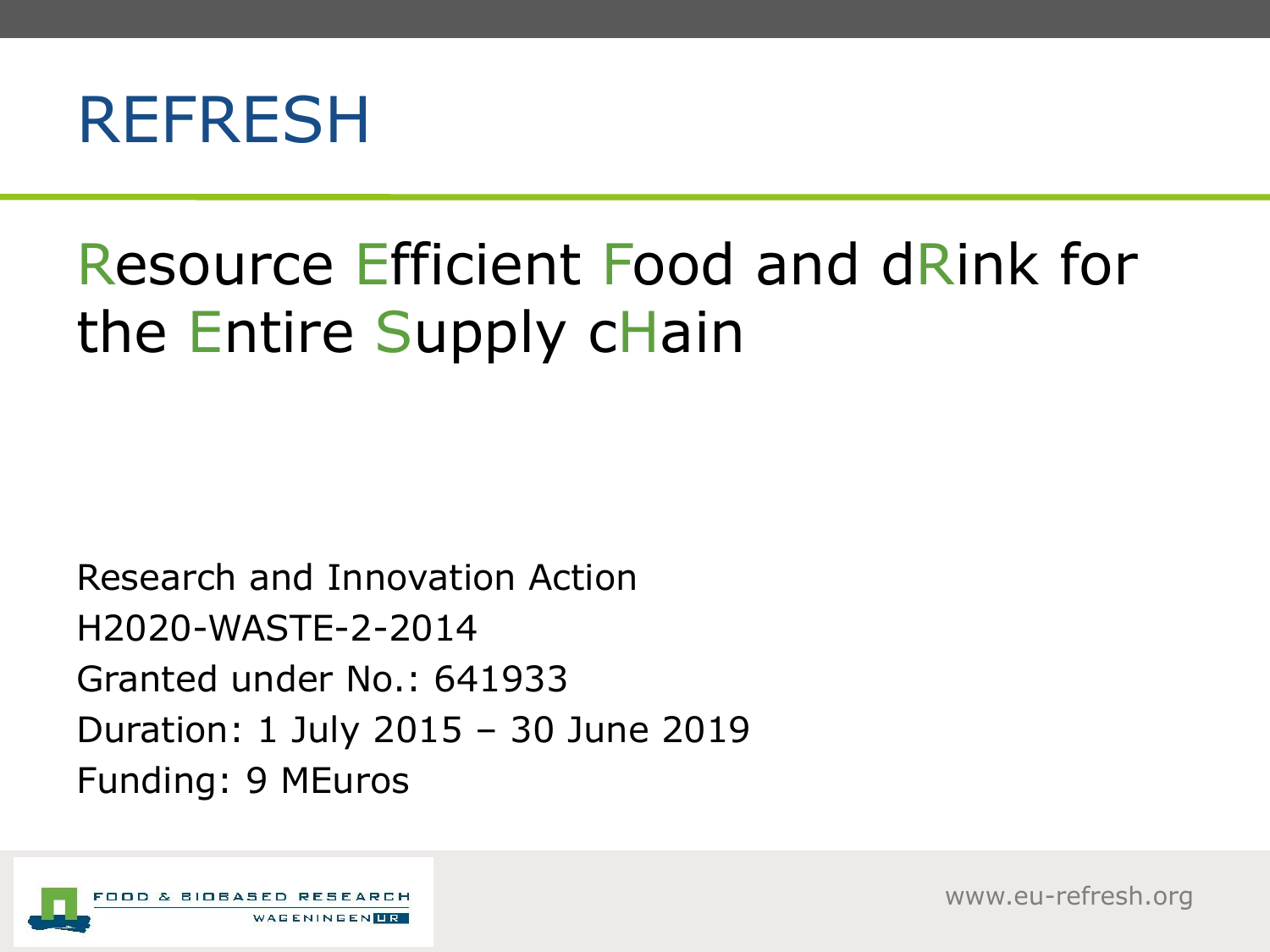#### REFRESH Aim

The overall aim of the REFRESH project is to contribute towards the **SDG 12.3** of halving per capita food waste at the retail and consumer level and reducing food losses along production and supply chains, reducing **waste management costs** and maximizing the **value** from unavoidable food waste and packaging materials.



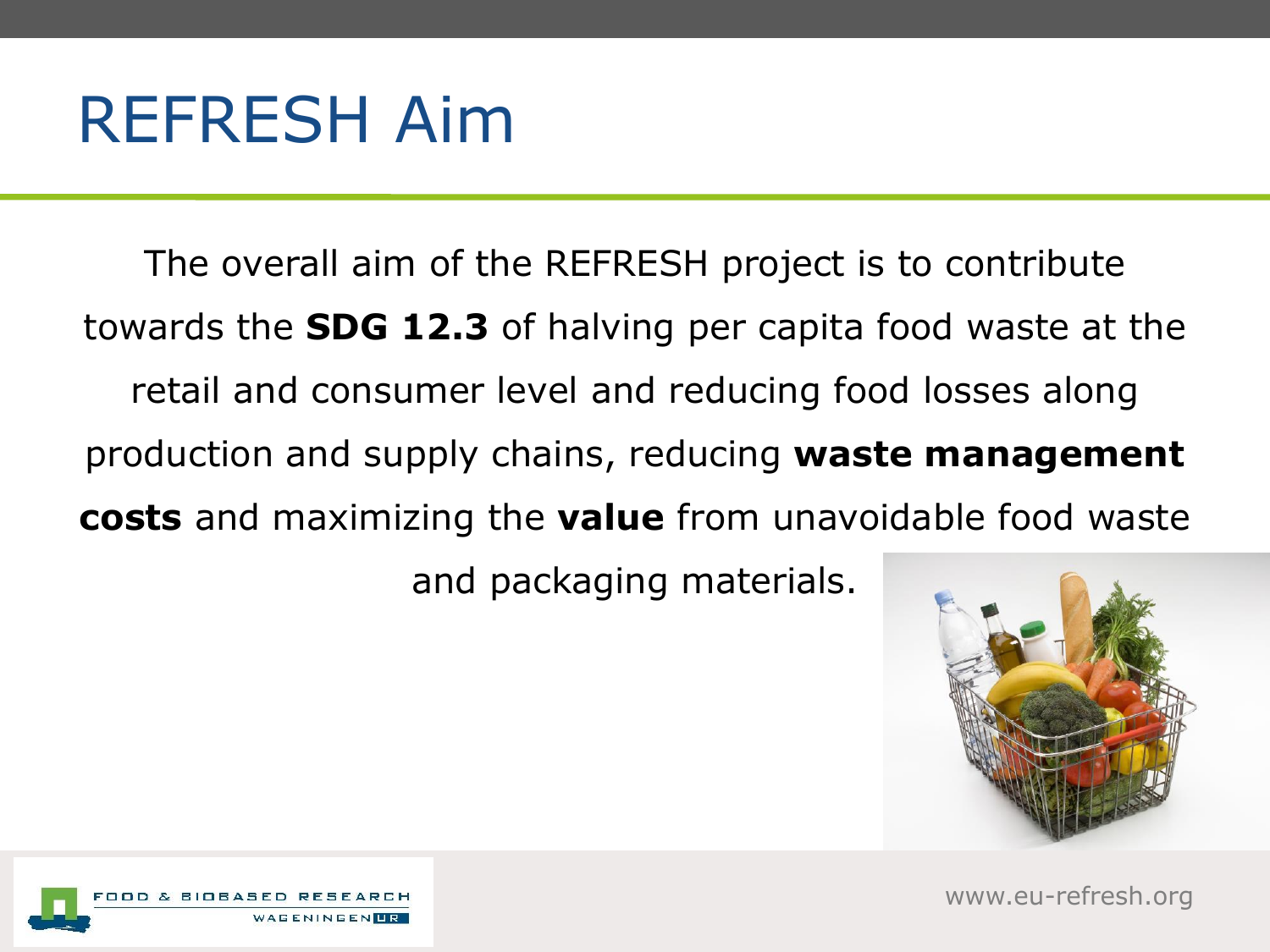# Project Consortium



6/8/2016 www.eu-refresh.org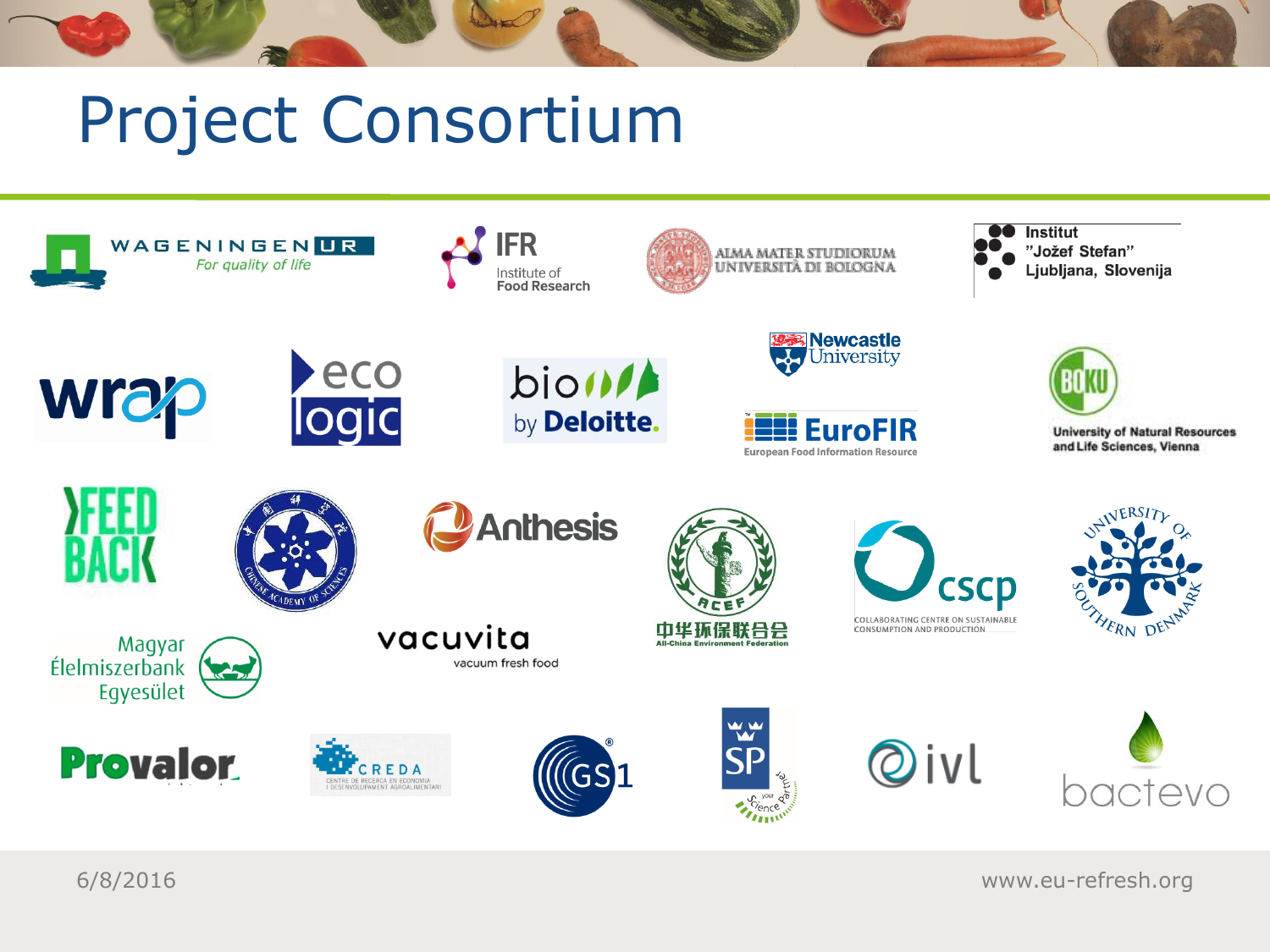# Central Ambition

#### Framework of Action



- Voluntary strategic agreements
- Across all stages of the supply chain
- Backed by National Governments,
- Delivered through collaborative working
- Supported by evidence-based tools

Success will support transformation towards a more sustainable and secure EU food system, benefitting Europe's economy, environment and society.

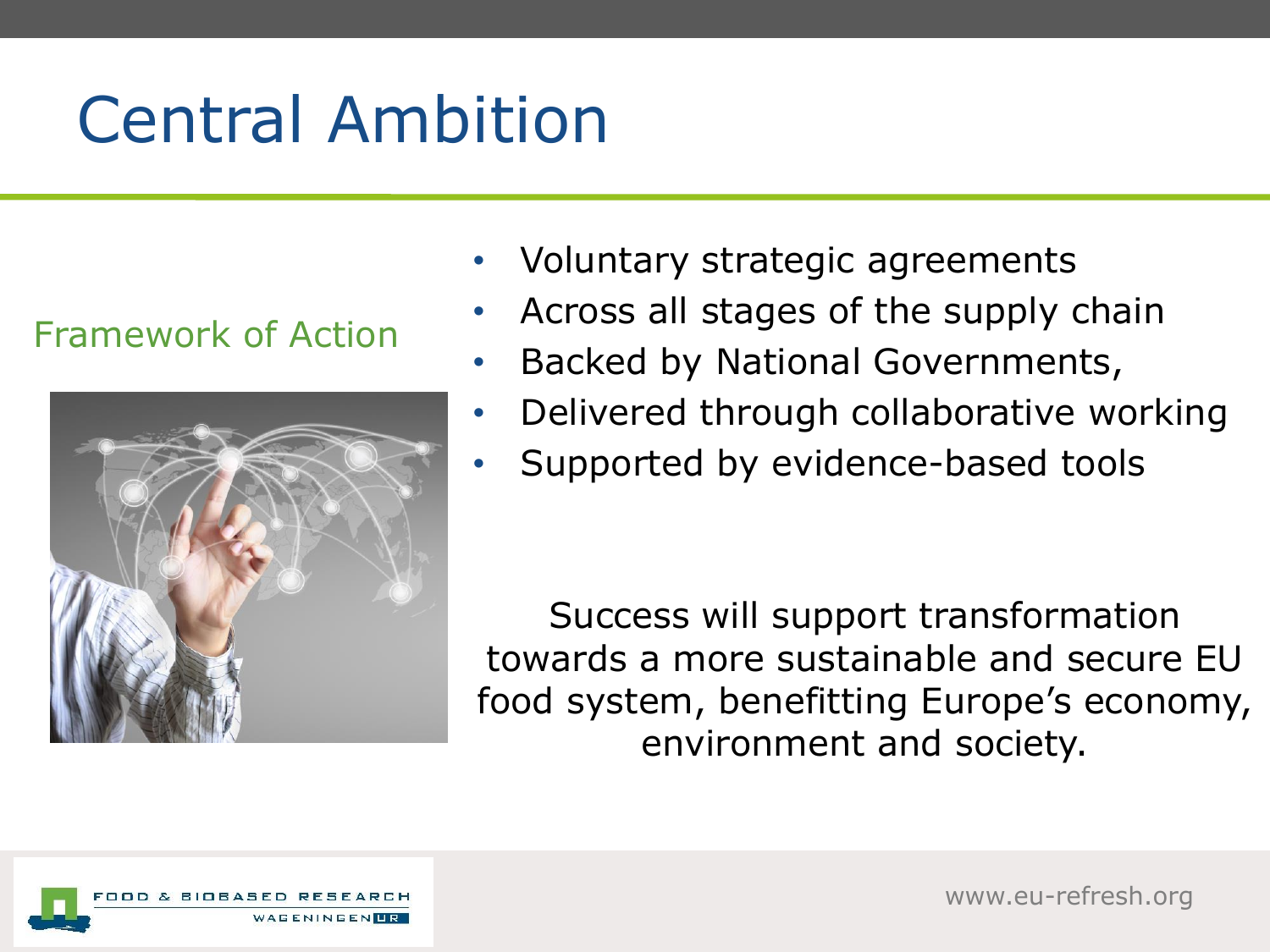# Project Structure



6/8/2016 www.eu-refresh.org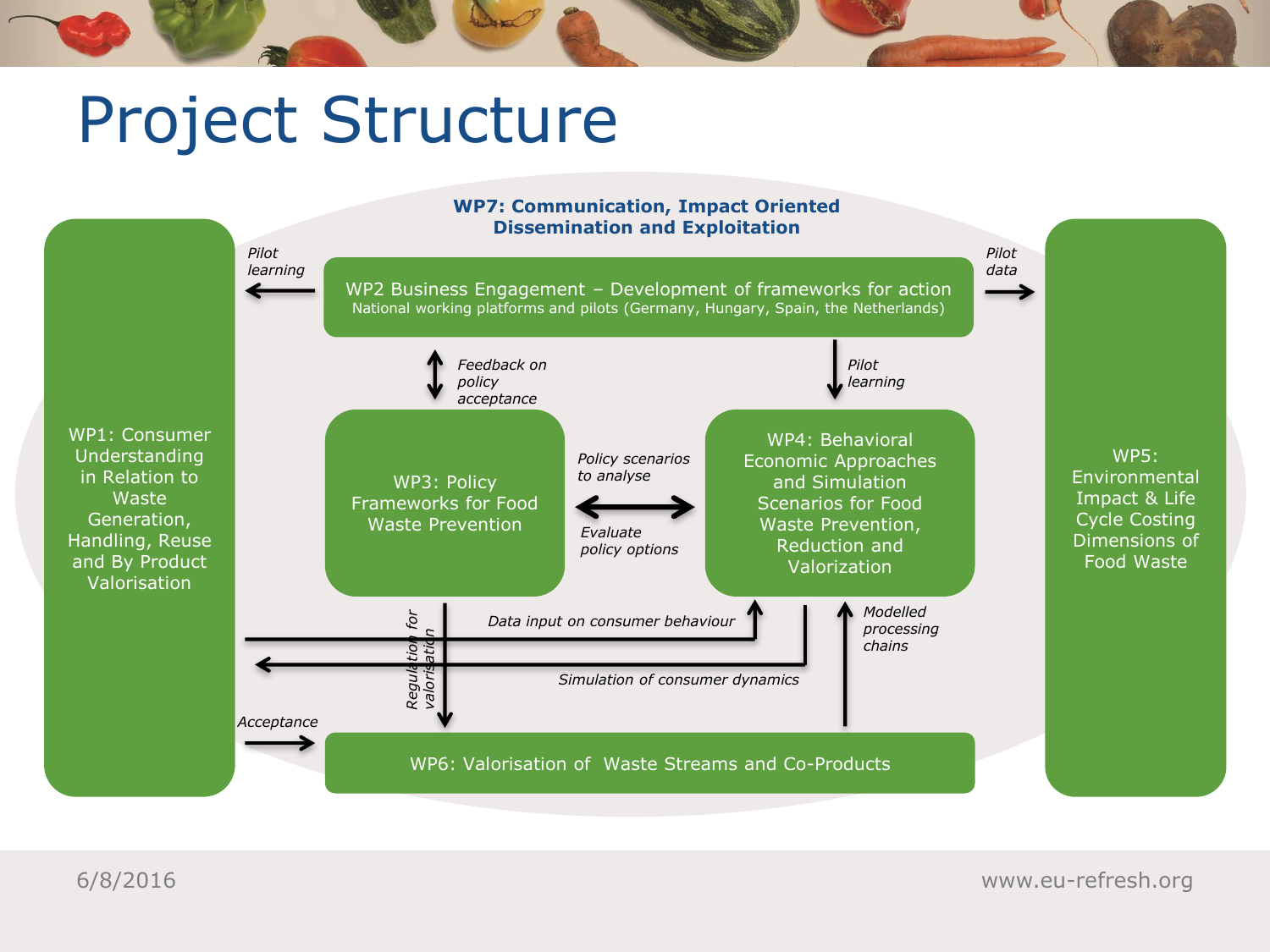# WP1: Consumer understanding

Consolidate existing and new consumer understanding insights into a research framework and methodology that allows comparison across countries

Develop practical and easy to implement approaches for food waste assessment at different stages of the consumption life cycle

Develop consumer understanding and acceptance of **on-pack** information and ICT-based tools to help in food waste prevention at the consumer levels

Develop consumer understanding in terms of acceptance of byproduct valorisation for direct (functional ingredients) or indirect (feed) human consumption

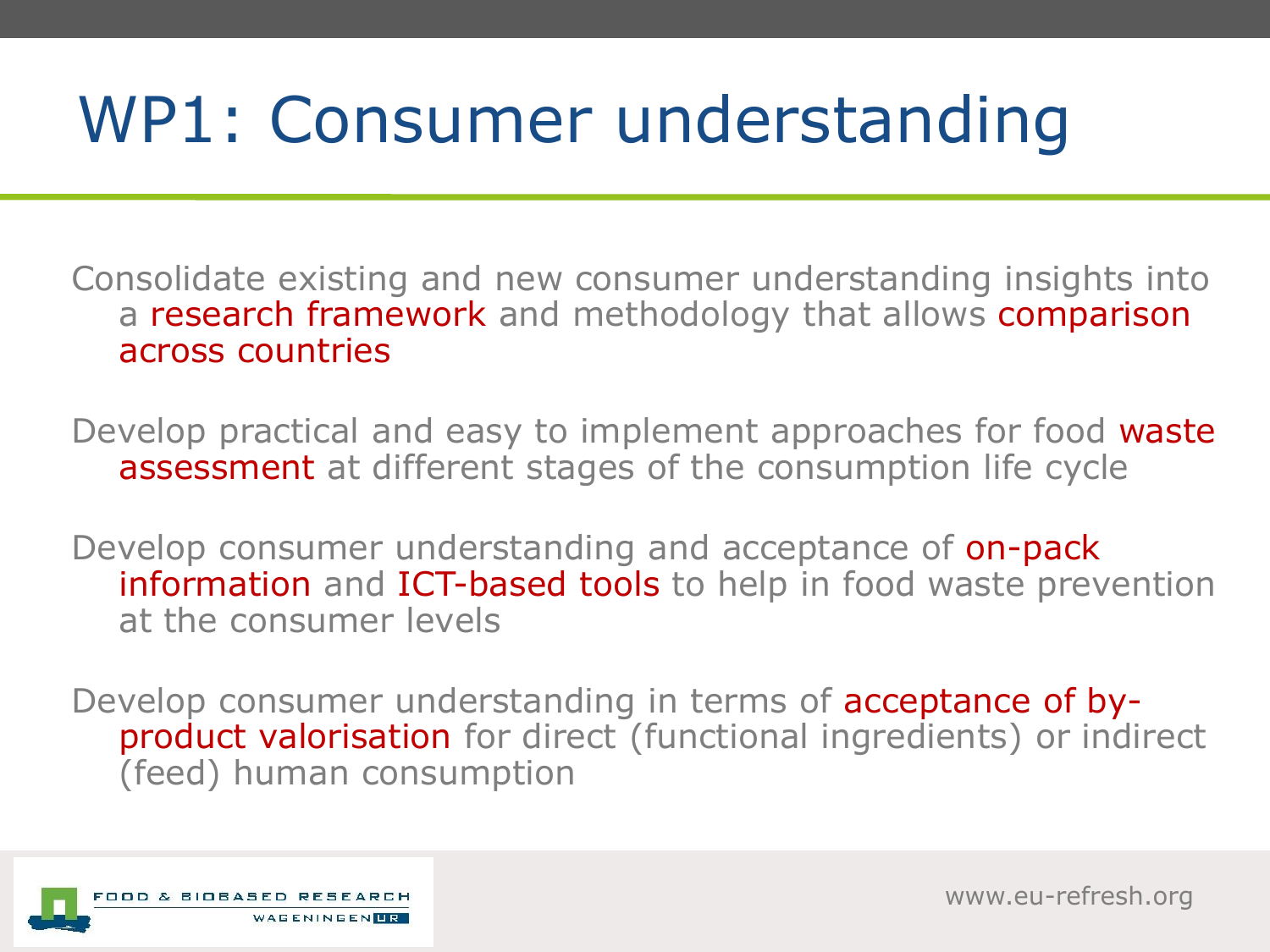### WP2: Business engagement



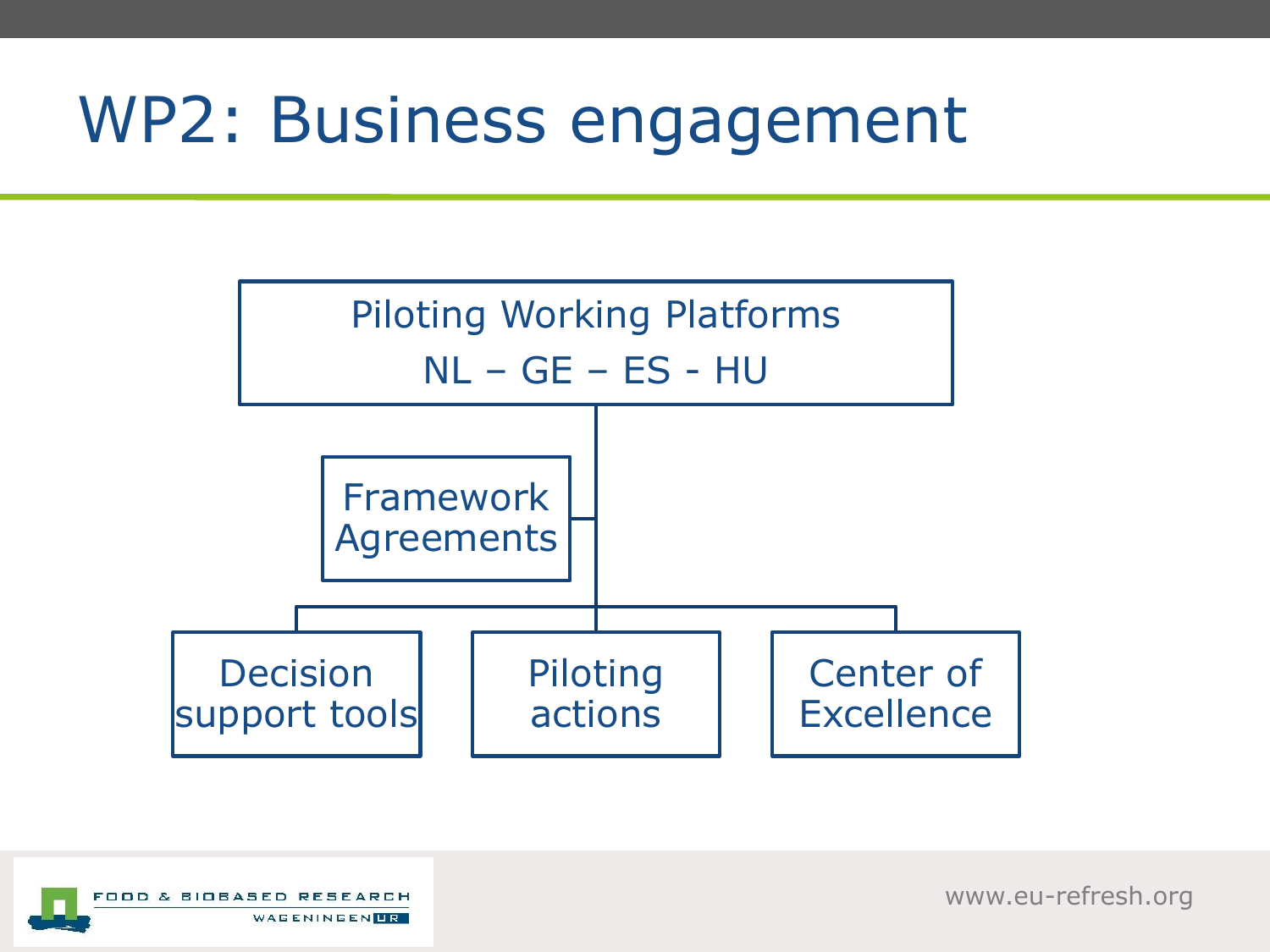# WP3: Policy framework

Facilitate the creation of an enabling policy environment for the reduction, reuse and valorisation of food and packaging waste, within the context of a sustainable food system.

#### Objectives:

- Develop recommendations for achieving improved policy design and implementation in EU MS
- Develop an evidence-based analysis from outcomes of WP 1, 2, 4, 5, 6 to assist policy makers in further shaping food waste policy

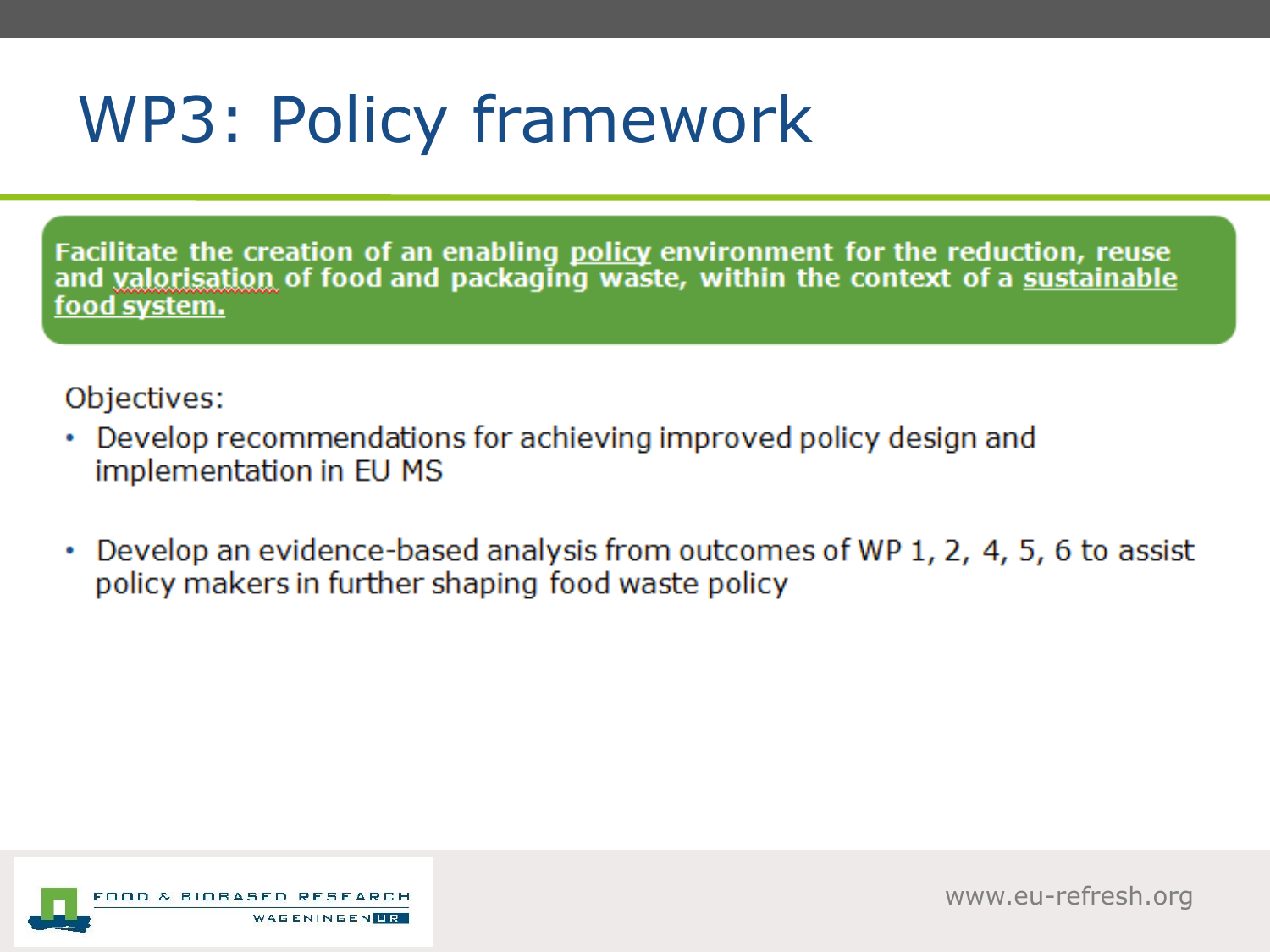#### WP4: Behavioural economic approaches



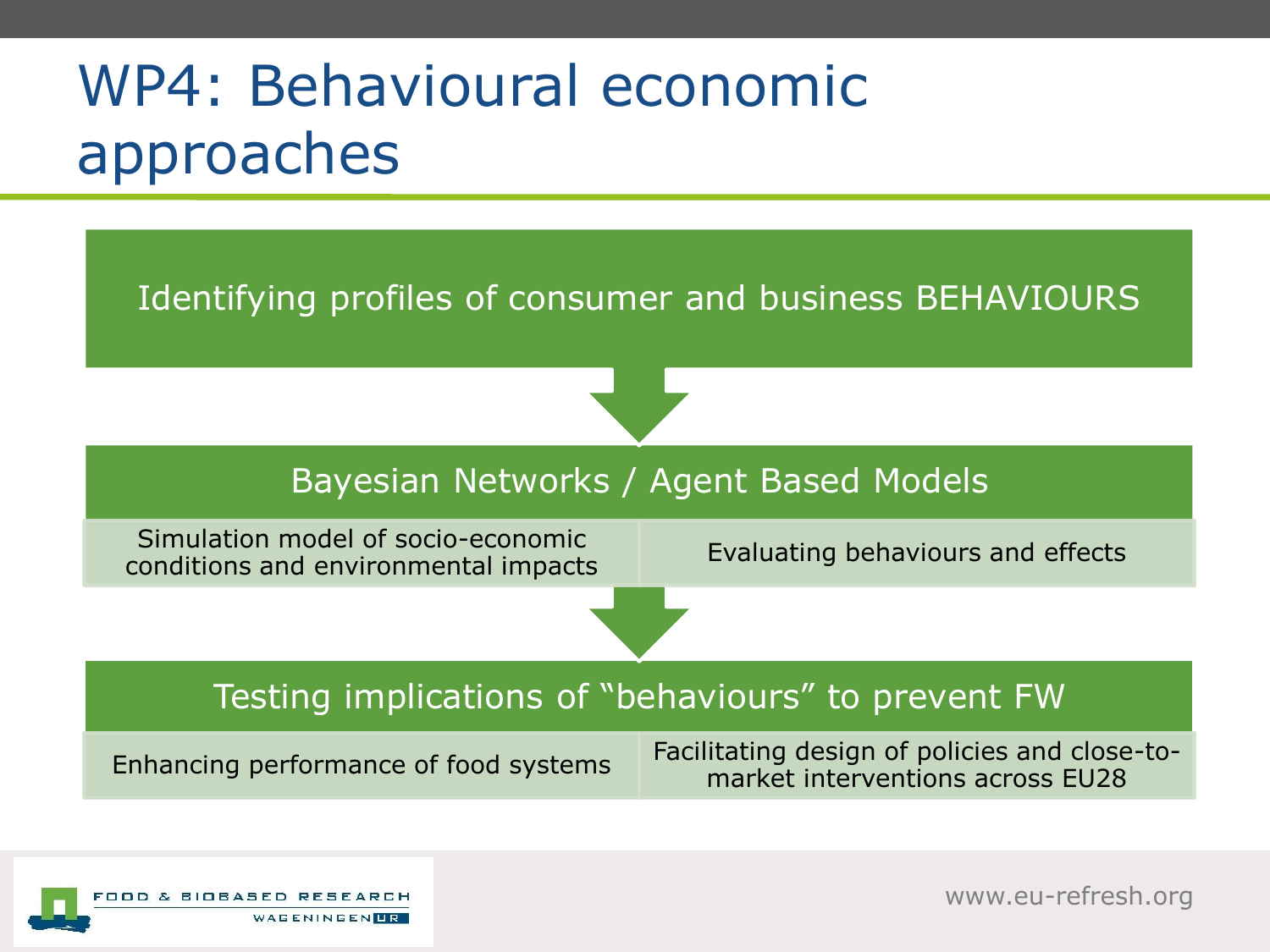# WP5: Environmental impact & LCC

- o Measures and methodologies for **evaluating environmental sustainability and life cycle costs** dimension putting the waste streams in focus
- o Supply consistent LCA and LCC **data** for selected cases valorization routes to be used for the **identification** of the most sustainable and economic viable **solution**.
- o Contribute to the development of the REFRESH decision support system (Wp2,WP7)
- o Support the development of a harmonized approach to EU food waste legislation by addressing **environmental impacts and LCC of possible policy and consumption changes**

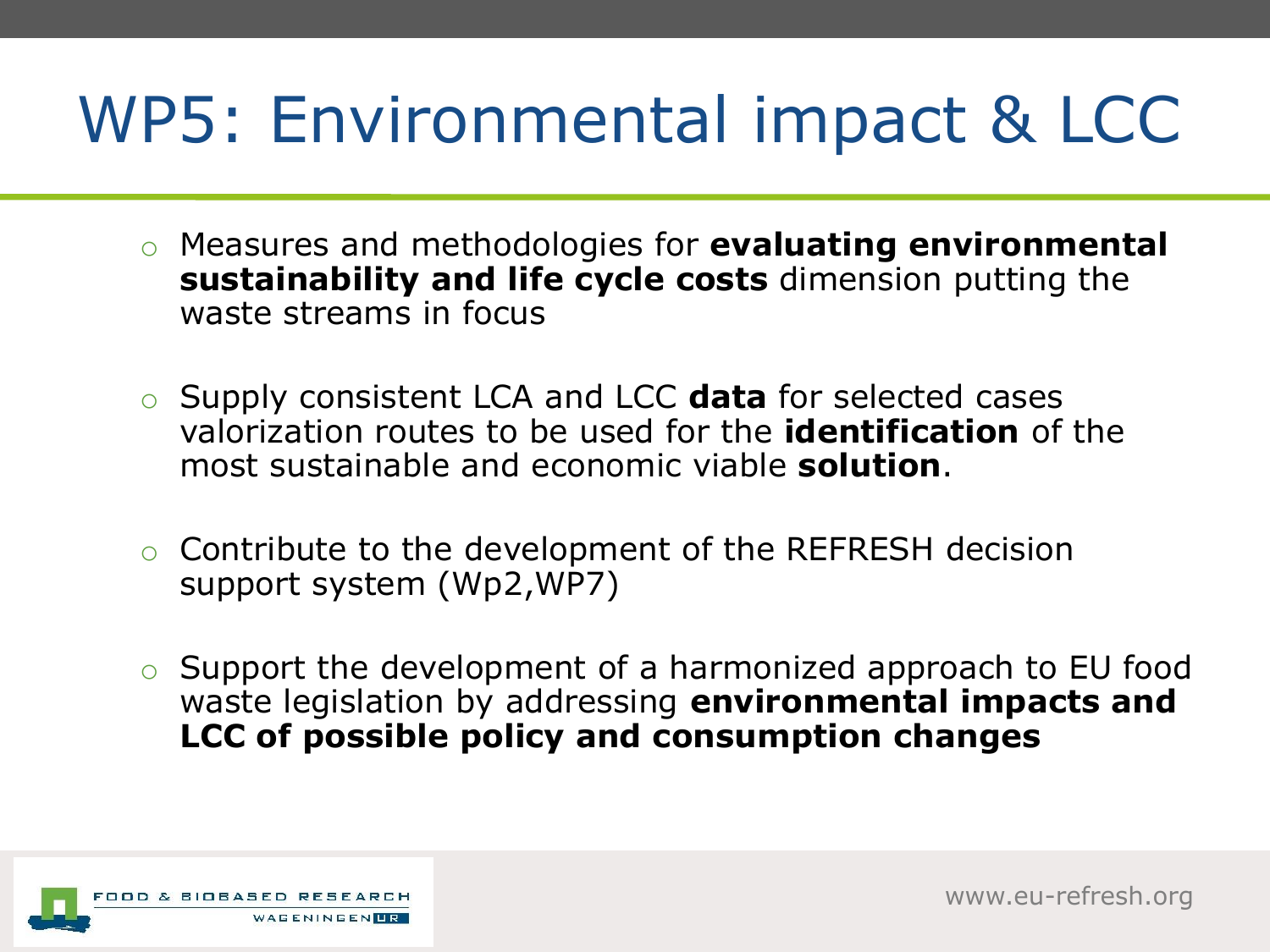#### WP6: Valorisation of waste & byproducts

• Selection of the top waste streams



- Development of compositional databases
- I dentify key valorisation capacities, approaches and technologies
- To undertake a research programme (with SME partners) to explore the opportunities to valorise food waste.

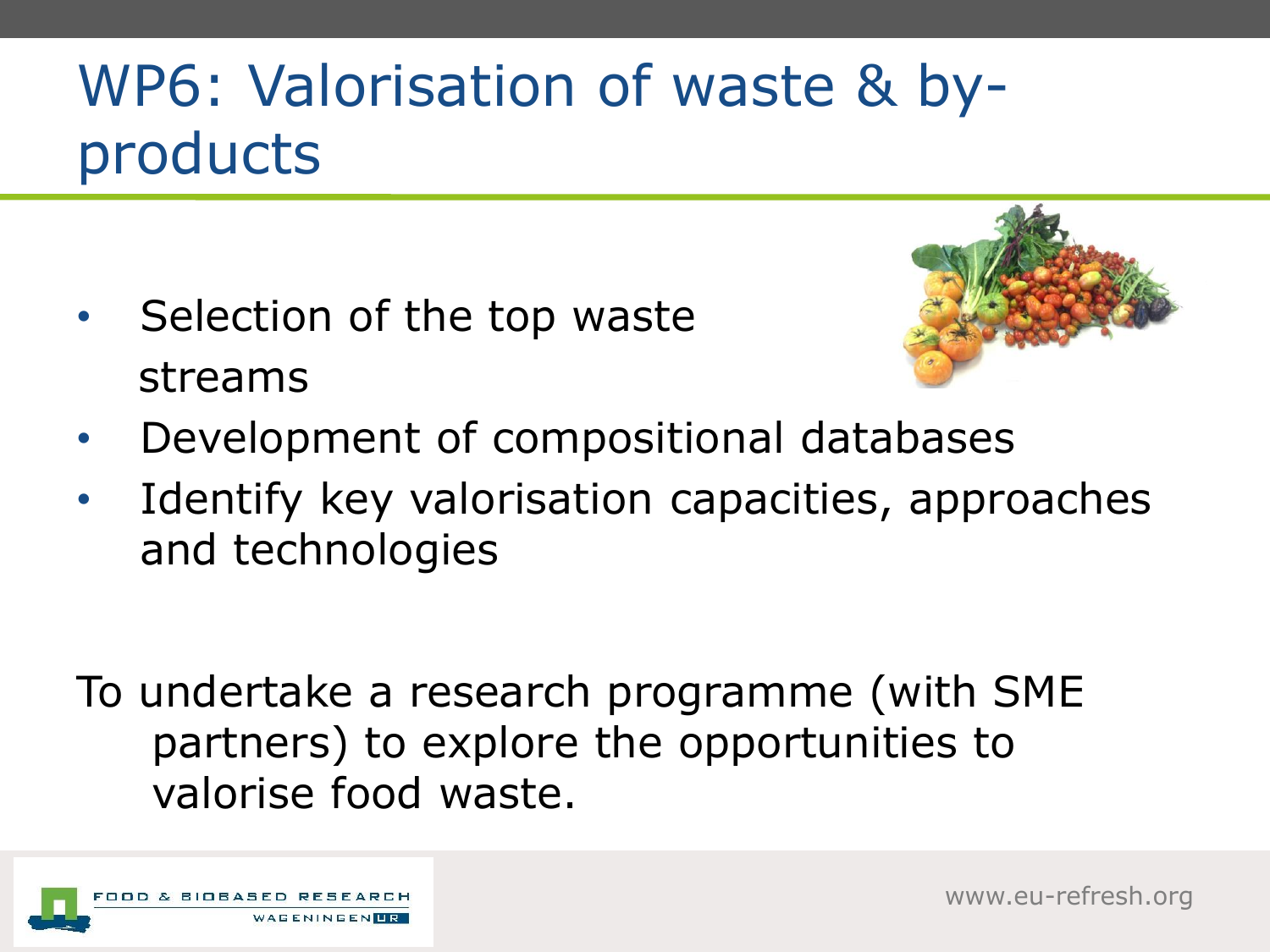# WP7 Dissemination

- Use dissemination approach that ensures that findings will be taken up by different stakeholder groups  $\rightarrow$ **tailored communication strategy** (**impact focus**)
- **Communicate and interact** with different stakeholder groups: show what different actors can do
	- **Raise awareness** about the impacts of food waste
	- **diffusion of innovation**
	- **remove barriers for action**
	- **Facilitate knowledge exchange** between different actors in different regions (EU and beyond)
- Showcase the projects impact  $\rightarrow$  **Evaluation of activities,** adaptation of dissemination strategy if needed